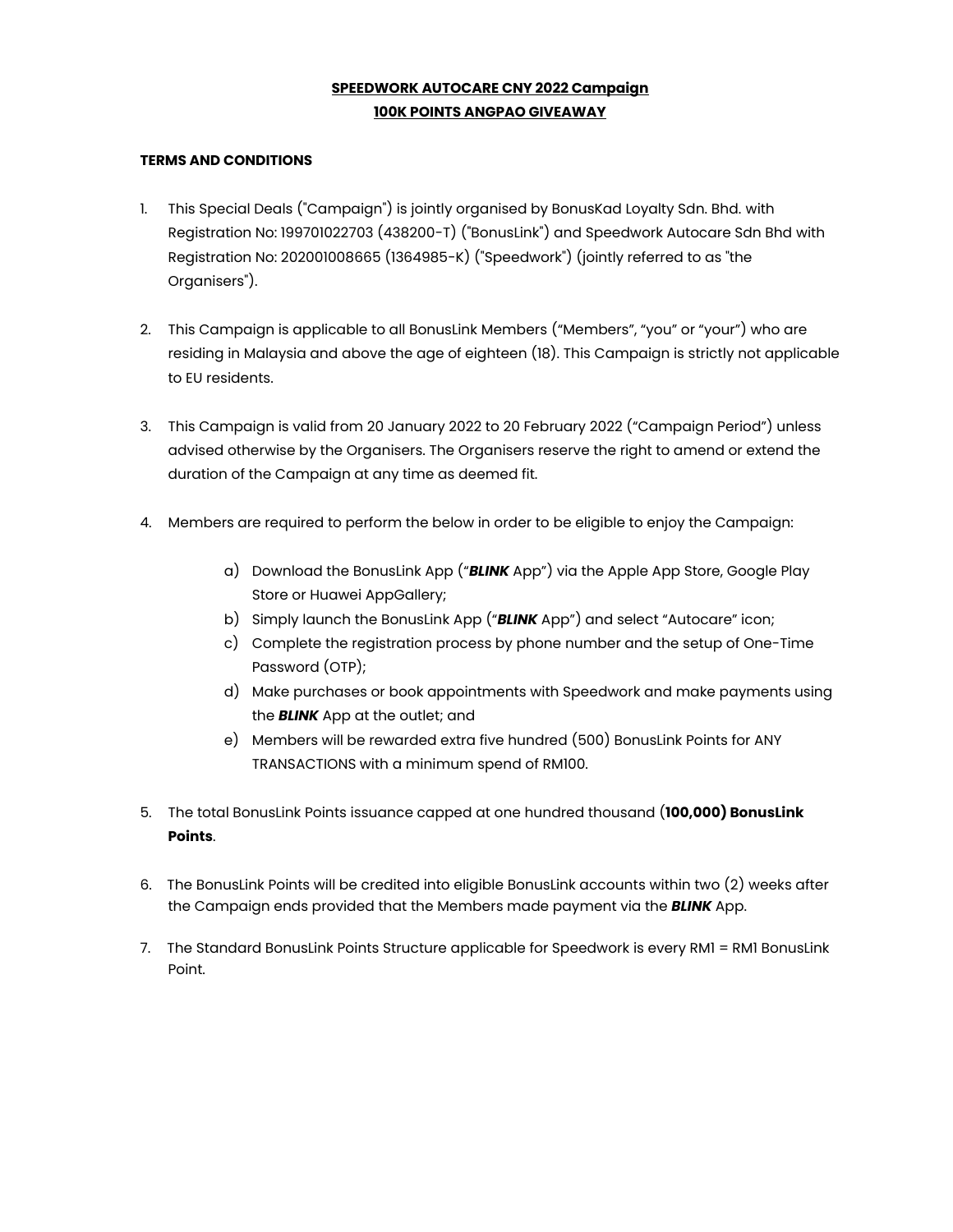## **GENERAL TERMS & CONDITIONS**

- 1. By participating in this Campaign, Members are deemed to have read, understood and agreed to be legally bound by the Terms and Conditions of this Campaign as stated herein and any additional Terms and Conditions stipulated by the Organisers from time to time (as may be applicable) including all decisions of the Organisers in all matters without limitation or qualification related thereto.
- 2. All Organisers' decisions on all matters including but not limited to the eligibility of the Members and/or Campaign mechanics for this Campaign or in the event of any dispute shall be final and binding and no correspondence or appeals shall be entertained.
- 3. The Organisers reserve the absolute right, at any time, to verify the validity of any successful transactions and/or eligible Members at any point in time.
- 4. Retrospective claims by Members for the award of BonusLink Points will not be entertained. Any request by Members to provide their BonusLink Card Number and/or to be eligible for BonusLink Points after exiting the dedicated page in *BLINK* app will not be entertained. Only Members who fulfill the Campaign Terms and Conditions shall be eligible for the award of BonusLink Points.
- 5. The Organisers reserve the absolute right to revise the BonusLink Points to be awarded from time to time without any prior notice to any party including but not limited to the Members.
- 6. The Organisers reserve the right at their sole discretion to disqualify any Member and/or to retract or forfeit the award of BonusLink Points from any Member if they believe the Member has (singularly or jointly with any other Member) undertaken fraudulent practice and/or activities to earn the BonusLink Points or undertaken any activities that are or may be harmful to this Campaign or to the Organisers.
- 7. The Organisers reserve the absolute right to cancel, terminate or suspend the Campaign with or without any prior notice and/or assigning any reason. For the avoidance of doubt, any cancellation, termination or suspension of the Campaign by the Organisers shall not entitle any party including but not limited to the Members to any claim or compensation against the Organisers for any and all losses and/or damages suffered or incurred as a direct or indirect result of the act of cancellation, termination or suspension.
- 8. The Terms and Conditions contained herein, as the same may be amended from time to time, shall prevail over any inconsistent terms, conditions, provisions or representations contained in any other promotional and/or advertising materials for the Campaign. In the event of any